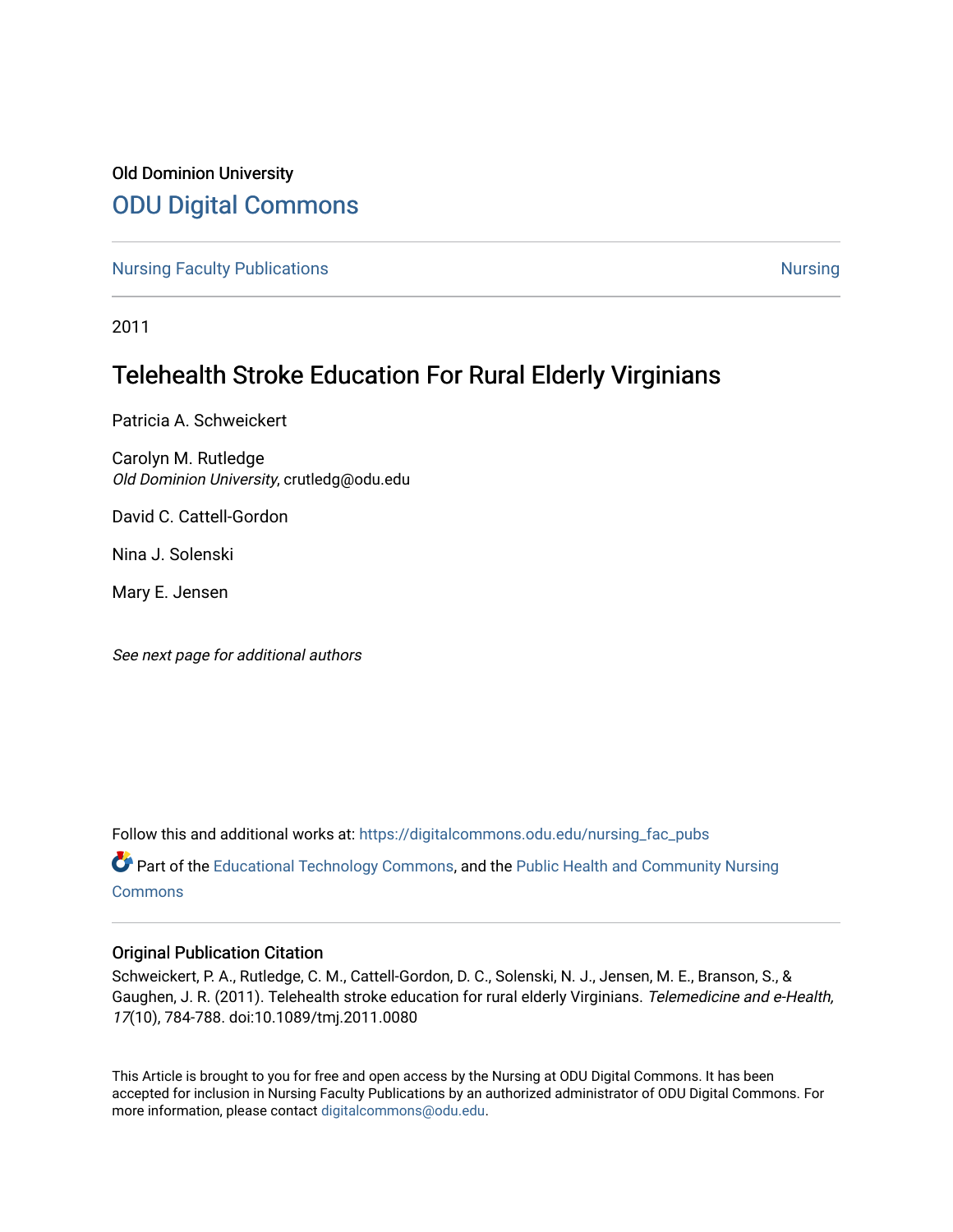## Authors

Patricia A. Schweickert, Carolyn M. Rutledge, David C. Cattell-Gordon, Nina J. Solenski, Mary E. Jensen, Sheila Branson, and John R. Gaughen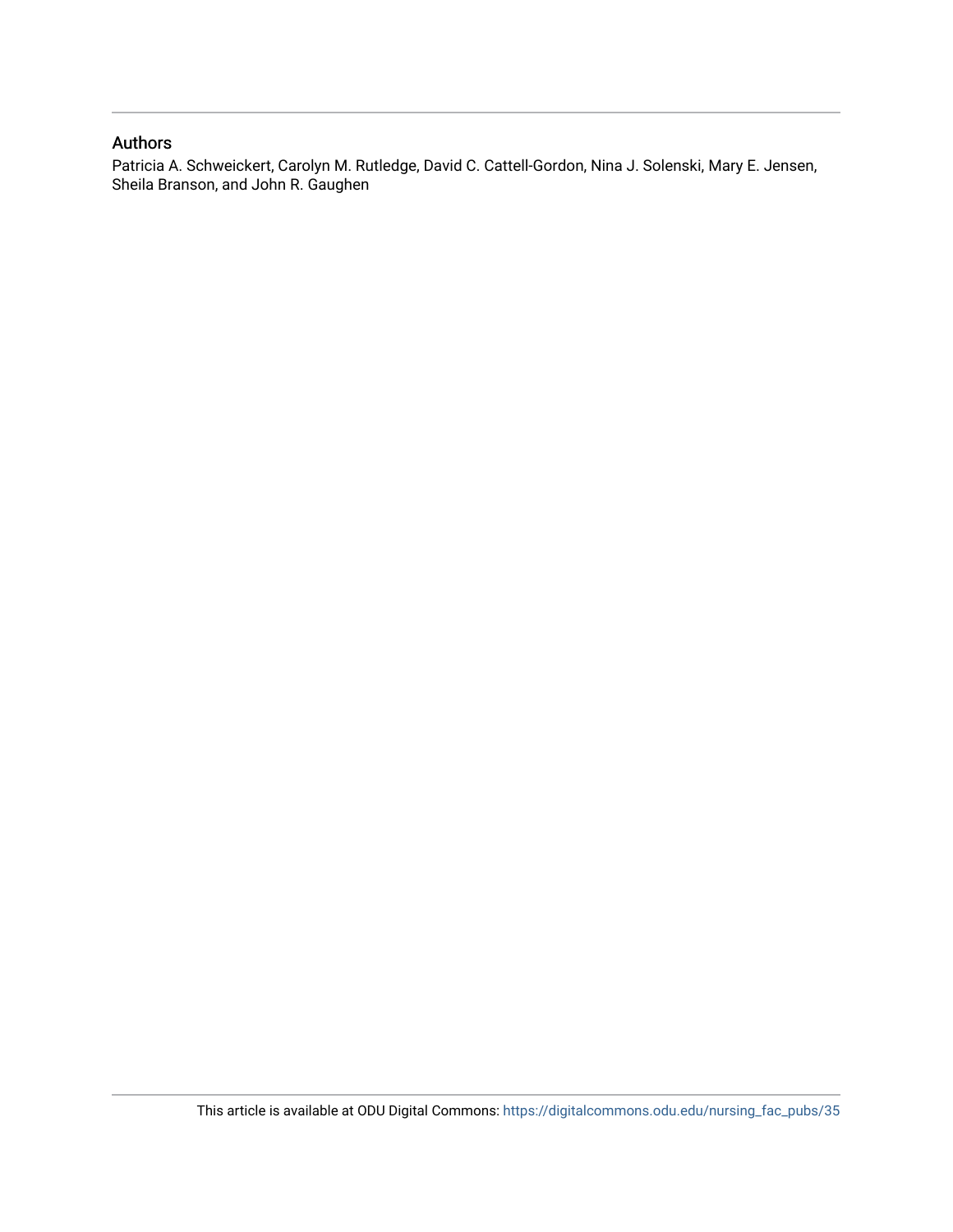# Telehealth Stroke Education for Rural Elderly Virginians

Patricia A. Schweickert, D.N.P., F.N.P.-B.C.,<sup>1</sup> Carolyn M. Rutledge, Ph.D., F.N.P.-B.C.,<sup>2</sup> David C. Cattell-Gordon, M.Div., M.S.W.,<sup>1</sup> Nina J. Solenski, M.D.,<sup>1</sup> Mary E. Jensen, M.D.,<sup>1</sup> Sheila Branson, M.S.N., F.N.P.,<sup>3</sup> and John R. Gaughen, M.D.<sup>1</sup>

<sup>1</sup> University of Virginia, Charlottesville, Virginia. <sup>2</sup> Graduate School of Nursing, Old Dominion University, Norfolk, Virginia.

<sup>3</sup>MEOC PACE, Big Stone Gap, Virginia.

### Abstract

Objective: Stroke is a prevalent condition found in elderly, rural populations. However, stroke education, which can be effective in addressing the risks, is often difficult to provide in these remote regions. The objective of this study is to evaluate the effectiveness of delivering stroke education to elderly individuals through telehealth versus inperson stroke prevention education methods. Materials and Methods: A quasi-experimental nonequivalent control group design was used in this study. A convenience sample of 11 elderly adults (36% men, 64% women) with a mean age of 70 was selected from an Appalachian Program for All Inclusive Care for the Elderly (day care) facility. Subjects completed preintervention surveys, received a 20-min group inperson or telehealth delivered education session, and then completed the postintervention surveys. Results: Satisfaction with delivery method and post-education knowledge was equivalent between the two groups. Knowledge increased in both groups after the educational programs. Likelihood of reducing risk factors showed no differences pre-posttest. However, there were significant improvements in the pre-post likelihood scores of the telehealth group in contrast to the in-person group. Conclusions: This project provided a rural, high-risk population access to telehealth stroke education, thus enabling these individuals to receive education at a distance from experts in the field. The telehealth program was found to be equivalent to in-person stroke education in regards to satisfaction, knowledge, and likelihood of making changes to decrease vascular risk factors. The study demonstrated feasibility in providing effective stroke education through telehealth, thus suggesting an often overlooked route for providing patient education at a distance.

Key words: telehealth, teleradiology, telemedicine

### Introduction

troke is a serious global public health issue.<sup>1</sup> It is the third leading cause of death in the United States and the leading cause of long-term disability. The predominance of vascular risk factors leads to this high proportion of stroke in

our society.<sup>2</sup> Stroke often impacts the elderly in rural areas resulting in increased morbidity and mortality. $3.4$  Limited access to expert stroke care contributes to the higher stroke-related disability and poorer outcomes in rural populations.<sup>5</sup> Efforts to decrease the incidence of stroke include stroke education, as stroke education has been shown to reduce vascular risk factors.<sup>6–12</sup> Stroke education via telehealth can provide rural communities access to preventative education and to experts that are often missing in the rural communities. There is a need to determine whether telehealth stroke education is feasible, whether it is comparable to in-person education in regards to satisfaction, and whether it is effective in increasing knowledge of stroke.

The purpose of this project was to evaluate the effectiveness of telehealth education in comparison to the traditional in-person stroke prevention education. Specific emphasis was on comparing the two methods in regards to satisfaction, knowledge, and likelihood of making behavioral changes to reduce vascular risk factors.

#### RATIONALE FOR STUDY

The most important benefit of telemedicine is the improved access to care for patients who live in medically underserved areas where there are considerable barriers to care for disabilities such as in stroke.<sup>4</sup> Traveling, often long distances, to facilities to receive specialty care is a hardship on rural stroke patients.<sup>13–16</sup> Telehealth is a method to overcome such barriers to the delivery of care by providing ready access to distant providers through televised modalities.

Telehealth education has been shown to be satisfying and effective in studies with patients suffering from cardiovascular disease and diabetes.<sup>17–22</sup> Winters and Winters,<sup>17</sup> using a series of pilot studies, suggested that there was a high level of satisfaction with patient education activities via telehealth in cardiovascular disease. Telehealth diabetes education in the elderly and in rural communities was viewed positively by subjects with improvements in diabetes knowledge. $^{20,21}$ A systematic review of telehealth and diabetes care revealed it to be beneficial and useful, showing success with group education. $^{22}$ 

This stroke telehealth education project has a potentially wide scope of application in providing access to care for elderly, high-risk rural populations. It embraces healthcare goals of decreasing incidence of stroke by providing equitable access to care for vulnerable individuals and has importance to clinical practice by providing evidence on the usefulness of telehealth in stroke prevention education.<sup>2,23-25</sup> Stroke prevention education is needed in high-risk, rural, and underserved areas due to the great burden of stroke in these populations. The National Clinical Guidelines for Stroke recommend that stroke prevention education be provided to the very elderly to reduce the risk of stroke.<sup>26</sup> Education to affect behavior change is paramount in the effort to reduce the incidence of stroke.<sup>10</sup>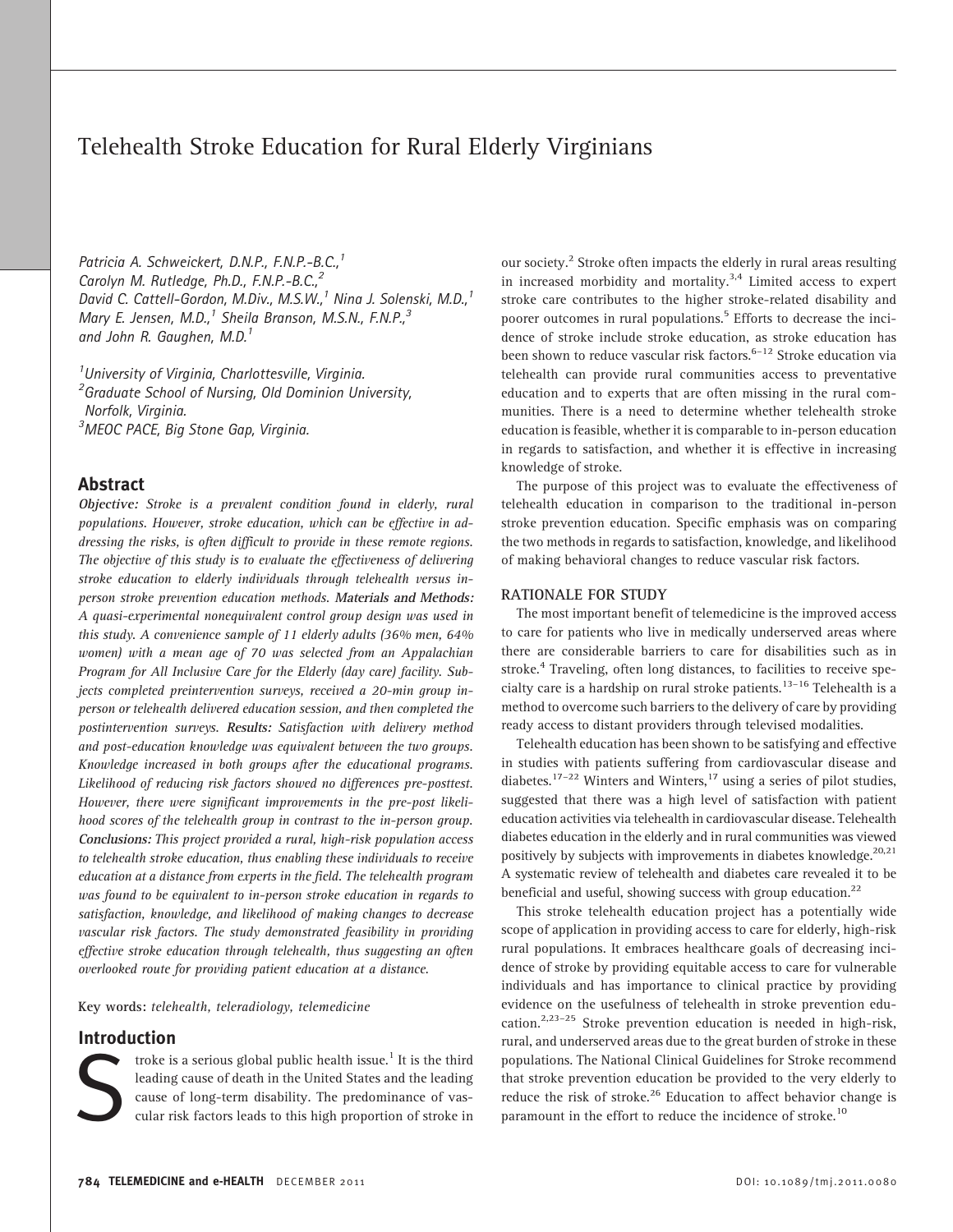# TELEHEALTH STROKE EDUCATION

### Materials and Methods

This study was conducted in the Appalachian region of Virginia, at a Program for All Inclusive Care for the Elderly (PACE) center. The telehealth education session was transmitted to PACE via high-speed videoconferencing from a central Virginia medical center. The project was approved for human subject's protection by the Institutional Review Board of the two state universities. Data collected included subjects' age, race, gender, education, stroke risk factors, knowledge of stroke, satisfaction with delivery method, and likelihood of taking actions to decrease risk of stroke.

This study utilized a quasi-experimental pretest–posttest control group design. Both groups completed the consent and pretest questionnaire packet. They then participated in a stroke education program. The comparison group received the stroke education in person, whereas the study group received the education through a telehealth platform. Following the session, both groups completed the posttest questionnaire packet.

Participants included were members of PACE who were 55–90 years of age and able to give informed consent, participate in a stroke education session, and complete the questionnaires. Subjects were chosen by convenience sampling according to the day they attended the clinic. A sample of 23 subjects was invited to participate (12 inperson/11 telehealth). Nineteen subjects agreed to the study (10 inperson/9 telehealth) and four refused. Five subjects in the in-person group were ill on the day of the educational session, two were ill on the day of the telehealth education session, and one dropped out due to a prior appointment. This resulted in five subjects in the in-person group and six subjects in the telehealth group.

#### INTERVENTIONS

The researcher presented a 20-min stroke prevention education session based on National Institute of Neurologic Disorders and Stroke-National Institute of Health (NINDS-NIH) stroke information. The education session began with an 8-min video and was followed by a discussion of stroke risk factors and prevention using Power-Point slides. The content included stroke definitions, symptoms, risk factors, risk reduction, and actions to take if someone has a stroke or transient ischemic attack. The session was interactive with participants asking and answering questions.

The researcher presented the stroke education to the in-person comparison group during their day at the PACE center. The participants were assembled in the conference room at the center. Immediately after the session, the PACE nurse practitioner distributed the posttest questionnaires to each participant in the in-person group. Once completed, the PACE nurse practitioner collected posttests and questionnaires and placed them in a sealed envelope that was stored securely in a locked box by the researcher until the end of the study.

The following day, the researcher presented the telehealth education from over 300 miles away at the University of Virginia. The telehealth group gathered in the conference room for the researcher's same 20-min stroke prevention education session via a link from the Central Virginia Medical Center to the telehealth group. The telehealth stroke prevention education was transmitted via high-speed videoconferencing technology using computer screens, cameras, and software. The education session was identical in content and presentation to the program provided to the comparison group in person. Immediately after the program, the PACE nurse practitioner distributed the posttest questionnaire packet to each participant in the telehealth group and they were completed in identical fashion. Since the researcher was not on-site at the PACE center, this envelope was placed in a preaddressed Federal Express envelope and sent directly to the researcher where it was stored securely in a locked box with the remainder of the data.

#### DATA COLLECTION TOOLS

Stroke risk factors and demographic data were assessed using a researcher-designed questionnaire based on stroke risk factors identified by the American Stroke Association (ASA).<sup>27</sup> Fifteen stroke risk factors were listed for the participants to respond to with yes or no answers in order to identify their risk factors. Likelihood of taking actions to decrease the risk of stroke was assessed by a researcherdesigned questionnaire based on ASA risk factors. Seven actions that were deemed as important by the ASA were listed on a five-point Likert scale with "1" being "not very likely" to "5" being "very likely" to take action. Pre- and posttest knowledge related to stroke symptoms and risk factors was assessed by an NINDS-NIH–designed quiz adapted for this study. This included 18 true or false items. The total number of correct answers was computed to indicate the participant's knowledge. Satisfaction with delivery method was assessed by a researcher-designed questionnaire. This questionnaire consisted of items related to the participant's ability to see, hear, and communicate with the presenter. It also addressed comfort with the format and overall satisfaction. Satisfaction was measured on a five-point Likert scale with "1" being "strongly disagree" to "5" being "strongly agree.'' All of the tools were assessed for face and content validity by an expert in tool development and experts in the field of telehealth and stroke.

#### DATA ANALYSIS

Sociodemographic and stroke risk factors were analyzed using frequency, percentages, sums, and means. Differences between the two groups were assessed using the Mann–Whitney U test due to the number of subjects and level of data. Within-group assessment was performed with the Wilcoxon t-test. Statistical analysis was performed with PASW Statistics GradPack 18.

### Results

Demographic data are presented on the subjects who participated in the study for the groups as a whole and then for each group separately (Table 1). Both groups of participants were similar related to age, education, and race. Subjects were rural, elderly aged 64–76 who were mostly of Caucasian race with 8–9 years of education. Comparable rates of prior experience with telehealth between the telehealth and in-person group were present. Differences in gender were observed between groups as the telehealth group contained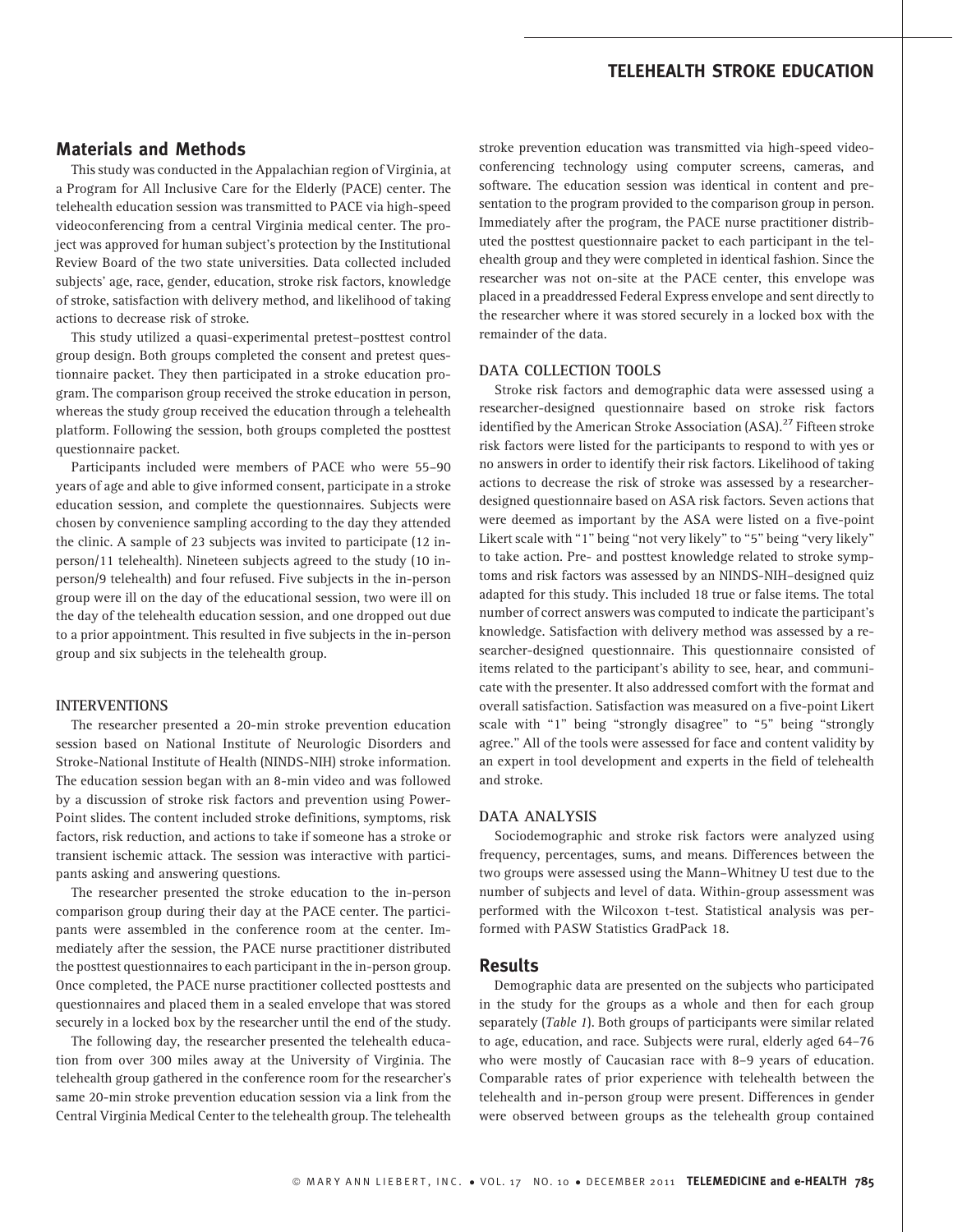# SCHWEICKERT ET AL.

| Table 1. Demographics                |                              |                               |                                     |  |  |
|--------------------------------------|------------------------------|-------------------------------|-------------------------------------|--|--|
|                                      | <b>BOTH</b><br><b>GROUPS</b> | <b>IN-PERSON</b><br>(CONTROL) | <b>TELEHEALTH</b><br>(EXPERIMENTAL) |  |  |
| Age $(n = 11)$                       |                              |                               |                                     |  |  |
| Mean                                 | 70                           | 69                            | 71                                  |  |  |
| Range                                | $64 - 76$                    | $65 - 76$                     | $64 - 75$                           |  |  |
| Gender $(n=11)$                      |                              |                               |                                     |  |  |
| Male                                 | 4(36%)                       | $0(0\%)$                      | 4 (67%)                             |  |  |
| Female                               | 7(74%)                       | $5(100\%)$                    | 2(33%)                              |  |  |
| Ethnicity $(n=11)$                   |                              |                               |                                     |  |  |
| Caucasian                            | 8 (73%)                      | 3(60%)                        | 5 (83%)                             |  |  |
| Other                                | 3(27%)                       | 2(40%)                        | $1(16.7\%)$                         |  |  |
| Level of education $(n=11)$          |                              |                               |                                     |  |  |
| Mean                                 | 8.73                         | 8 years                       | 9.5 years                           |  |  |
| Range                                | $4-15$ years                 | $5-12$ years                  | $4-15$ years                        |  |  |
| Elementary                           | $3(27.3\%)$                  | 1(20%)                        | 2 (33%)                             |  |  |
| Middle                               | $4(36.4\%)$                  | 3(60%)                        | $1(17\%)$                           |  |  |
| High school grad                     | $2(18.2\%)$                  | 1(20%)                        | $1(17\%)$                           |  |  |
| Some college                         | $2(18.2\%)$                  | $0(0\%)$                      | 2 (33%)                             |  |  |
| Prior telehealth experience $(n=11)$ |                              |                               |                                     |  |  |
| Yes                                  | 4(36%)                       | 2(40%)                        | 2(33%)                              |  |  |
| No                                   | 7(64%)                       | 3(60%)                        | 4(66%)                              |  |  |
| Prior stroke education $(n=11)$      |                              |                               |                                     |  |  |
| Yes                                  | 6(54%)                       | 1(20%)                        | 5 (83%)                             |  |  |
| No                                   | 5(46%)                       | 4 (80%)                       | $1(17\%)$                           |  |  |
| Note: values are provided as n (%).  |                              |                               |                                     |  |  |

one-third men and the in-person group contained all women. The risk factors that were found to be the most prevalent (over 50% of the participants) included TIA, hypertension, heart disease, myocardial infarction, diabetes, and hyperlipidemia.

In order to assess whether there were significant differences between the telehealth and the in-person group in satisfaction with delivery methods, knowledge, and likelihood of making behavioral changes to decrease vascular risk factors, the Mann–Whitney U test was used (Table 2). There was no significant difference between groups in knowledge ( $p \ge 0.05$ ) or likelihood of making behavioral changes to reduce vascular risk factors ( $p \ge 0.05$ ) prior to the intervention. There was also no difference ( $p \ge 0.05$ ) between the telehealth group and the in-person group knowledge, in the likelihood of making changes to reduce vascular risk factors, or in satisfaction with the delivery method after the intervention. Thus, the telehealth and the in-person education programs were comparable related to impact

| Table 2. Results of Wilcoxon Signed Rank Test<br>and Mann-Whitney U Test |                                                     |                                                                     |                                                          |  |  |
|--------------------------------------------------------------------------|-----------------------------------------------------|---------------------------------------------------------------------|----------------------------------------------------------|--|--|
| <b>PROGRAM</b><br><b>IMPACT ON:</b>                                      | <b>STUDY GROUP</b><br><b>TELEHEALTH</b><br>$X(N=6)$ | <b>COMPARISON</b><br><b>GROUP IN-</b><br><b>PERSON X</b><br>$(N=5)$ | <b>MANN-</b><br><b>WHITNEY U</b><br>P-VALUE<br>(BETWEEN) |  |  |
| Knowledge of stroke and stroke risk factors                              |                                                     |                                                                     |                                                          |  |  |
| Before                                                                   | 11.3                                                | 12.8                                                                | 0.220                                                    |  |  |
| After                                                                    | 17.33                                               | 16.6                                                                | 0.329                                                    |  |  |
| Wilcoxon signed ranks                                                    |                                                     |                                                                     |                                                          |  |  |
| p value (within)                                                         | 0.026                                               | 0.042                                                               |                                                          |  |  |
| Pretest-posttest knowledge                                               |                                                     |                                                                     |                                                          |  |  |
| Likelihood to make behavioral changes                                    |                                                     |                                                                     |                                                          |  |  |
| <b>Before</b>                                                            | 25.17                                               | 28                                                                  | 0.537                                                    |  |  |
| After                                                                    | 33.83                                               | 35                                                                  | 0.177                                                    |  |  |
| Wilcoxon signed ranks                                                    |                                                     |                                                                     |                                                          |  |  |
| p value (within)                                                         | 0.027                                               | 0.068                                                               |                                                          |  |  |
| Pretest-posttest likelihood to make changes                              |                                                     |                                                                     |                                                          |  |  |
| Satisfaction with delivery method                                        |                                                     |                                                                     |                                                          |  |  |
| After                                                                    | 30.17                                               | 34.2                                                                | 0.340                                                    |  |  |
|                                                                          |                                                     |                                                                     |                                                          |  |  |

on knowledge, likelihood of making behavioral changes, and in being a satisfactory mode of education.

In assessing whether there were significant differences within groups in pre- and postintervention results in knowledge and likelihood of making changes to decrease vascular risk factors, the Wilcoxon signed test was utilized (Table 2). There were significant improvements ( $p \le 0.05$ ) in the pre- and post-knowledge score in both groups. The in-person group improved in knowledge by 3.8 points or 21.1%. The telehealth group increased by 5.5 points or 30.5% in knowledge. This significant improvement in knowledge for both groups suggests that the telehealth and the in-person education were effective at increasing knowledge of stroke.

Both groups increased in their stated likelihood of taking action to decrease their vascular risks. There were significant differences ( $p \le 0.5$ ) in the pre- to postlikelihood scores of the telehealth group. This indicates a difference from pretest to posttest likelihood by 8.6 points or a 24.6% increase in likelihood of taking preventive actions for the telehealth group. The pre- to postlikelihood scores within the in-person group were not found to be significant ( $p \ge 0.05$ ). However, the likelihood of taking action did improve by 7 points or a 20% increase in score. These results suggest that the in-person and the telehealth programs were effective in improving knowledge and in increasing likelihood of taking behavioral actions to decrease vascular risk factors, even though the increase was not significant for the in-person group.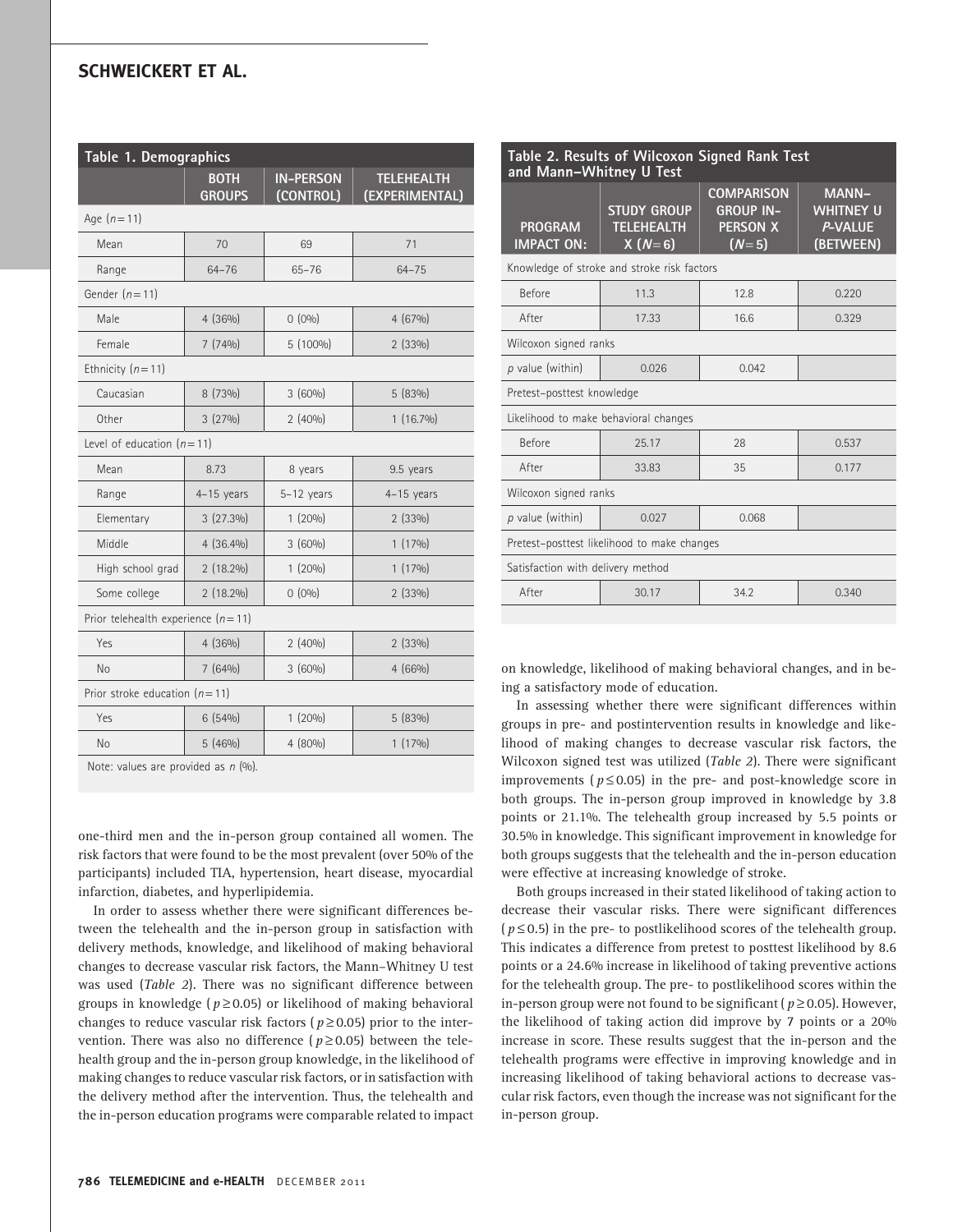# TELEHEALTH STROKE EDUCATION

### **Discussion**

This study was performed to determine whether there was a significant difference in the satisfaction, knowledge, and likelihood of taking preventive action against stroke with adults receiving inperson versus telehealth delivered stroke prevention education. It was determined that there was no significant difference between the two groups in the areas of satisfaction and knowledge after the education. This suggests that in-person and telehealth stroke education programs are equally satisfying to the participants and can result in similar knowledge acquisition. The data also suggested that the telehealth delivered education was effective in increasing likelihood of making behavioral changes to decrease vascular risk factors. This suggests that the telehealth program may have been more effective in increasing the participant's motivation in modifying behaviors to decrease vascular risk factors. Both groups did increase in their likelihood of making changes thus suggesting that the level of significance for the in-person group in likelihood of changing their behaviors may have been the result of a small sample size.

The findings of this study show promise in providing educational avenues for clinicians and educators caring those at risk for stroke. The results of this study suggest that telehealth stroke education is both feasible and effective for the rural elderly. Those in remote rural areas often do not have ready access to the healthcare expertise found in many urban areas. Through telehealth, many of these services can be made available to these remote populations. This in turn has the potential to improve access and health outcomes. Through telehealth educational programs, rural patients could be better informed and thus able to incorporate prevention behaviors into their lives. The benefits to the subjects in this study included access to stroke education, high satisfaction, and cost savings since there was no burden of travel and transport. For the provider, benefits include increased efficiency for clinician educators, and retaining resources locally since subjects remained in their own community for the educational session. This study suggests further applicability of telehealth in stroke care, as integrating stroke prevention education is an important aspect in the realm of stroke management.

#### LIMITATIONS

Although 19 subjects consented to be in the study, only 11 were present for the stroke education sessions. The small number of participants resulted in the study being underpowered and unable to show greater applicability. Future programs should be given on several different days in order to optimize the participation of those who may not be able to attend due to health issues or competing responsibilities. Another limitation is that the short time frame of the study did not allow for follow-up of the subjects after the initial education session. Length of retainment of knowledge and actual changes in behaviors to decrease risk as influenced by the stroke education remain unknown. It would be more informative to assess the participants several months after the program to determine whether they had actually changed their behaviors and retained the knowledge they had gained.

# **Conclusions**

Interventions aimed at educating individuals about stroke risk are needed to decrease the incidence of stroke. This study suggested that stroke education via telehealth is readily accepted by elderly rural adults and effective at improving knowledge of stroke and stroke risk factors as well as increasing the likelihood to making changes to decrease vascular risk factors. This study offers the possibility of an expanded role of telehealth in educating those at risk for stroke who live in remote areas. Telehealth coupled with stroke prevention education is an effective combination of clinical practice and technology. Telehealth stroke prevention education is an important adjunct in the effort to provide excellence in stroke care and decrease incidence of stroke in all populations regardless of geographic location.

### Acknowledgments

This research was made possible by collaboration between the University of Virginia Department of Telemedicine, Charlottesville, Virginia; the PACE Center at Big Stone Gap, Virginia; and Old Dominion University Graduate School of Nursing, Norfolk, Virginia.

### Disclosure Statement

No competing financial interests exist.

#### REFERENCES

- 1. Joubert J, Prentice LF, Moulin T, Liaw ST, Joubert LB, DeLitt P, et al. Stroke in rural areas and small communities. Stroke 2008;39:1920–1928.
- 2. Roger VL, Go AS, Lloyd-Jones DM, Adams RJ, Berry JD, Brown TM, et al. AHA statistical update: Heart disease and stroke statistics—2011 update. A report from the American Heart Association. 2010;123:e18–e209. Available at http:// circ.ahajournals.org/cgi/content/full/123/4/e18 (last accessed May 15, 2011).
- 3. Saposnik G, Black SE, Hakim A, Fang J, Tu JV, Kapral MK. Age disparities in stroke quality of care and delivery of health services. Stroke 2009;40:3328–3335.
- 4. Joubert J, Barton D, Cumming M, McLean A, Joubert L, Bell C, et al. Integrated care improves risk-factor modification after stroke: Initial results of the integrated care for the reduction of secondary stroke model. J Neurol Neurosurg Psychiatry 2009;80:279–284.
- 5. Casey M, Call K, Klinger J. Are rural residents less likely to obtain recommended preventative health care services? Am J Prev Med 2001;2:182–188.
- 6. Becker KJ, Fruin MS, Gooding TD, Tirschwell DL, Love PJ, Mankowski TM. Community based education improves stroke knowledge. Cerebrovasc Dis [Internet] 2001;11:34–43. doi: 10.1159/000047609 (last accessed April 5, 2010).
- 7. Ellis G, Rodger J, McAlpine C, Langhorne P. The impact of stroke nurse specialist input on risk factor modification: A randomized controlled trial. Age Ageing 2005;34:389–392.
- 8. Eriksson S, Kaati G, Bygren LO. Personal resources, motives and patient education leading to changes in cardiovascular risk factors. Patient Educ Couns [Internet] 1998;34:159–168. Available at www.ncbi.nlm.nih.gov/pubmed/ 9731175 (last accessed February 1, 2011).
- 9. Fang XH, Kronmal RA, Li SC, Longstreth WT, Cheng XM, Wang W, et al. Prevention of stroke in urban China—A community based intervention trial. Stroke 1999;30:495–450.
- 10. Allisona R, Evans PH, Kilbridec C, Campbell JL. Secondary prevention of stroke: Using the experiences of patients and carers to inform the development of an educational resource. Fam Pract 2008;2:355–361.